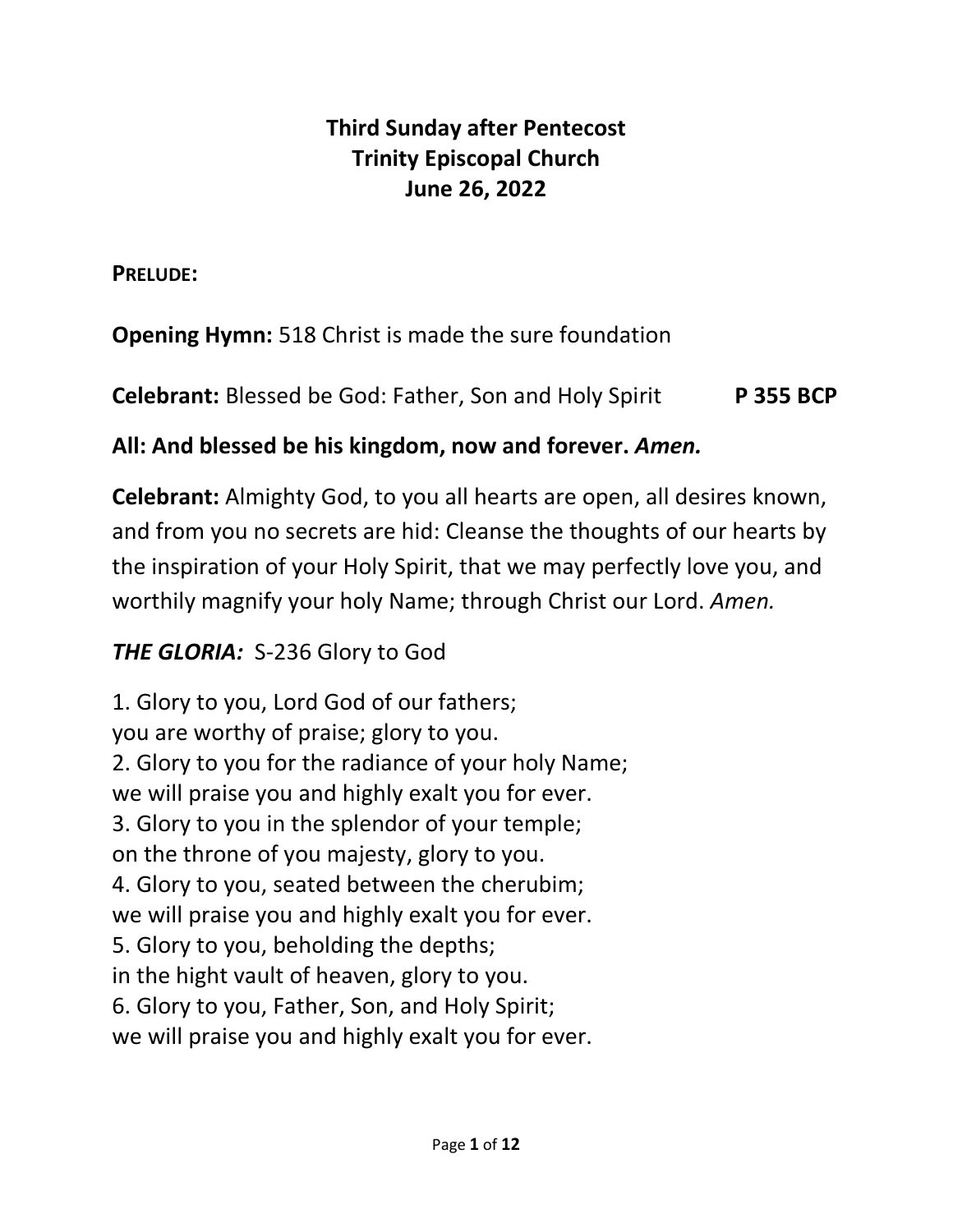Collect of the day:

Celebrant: The Lord be with you

#### **People: And also with you**

Celebrant: Let us pray

#### **THE LITURGY OF THE WORD**

#### **FIRST READING** *2 Kings 2:1-2, 6-14*

When the LORD was about to take Elijah up to heaven by a whirlwind, Elijah and Elisha were on their way from Gilgal. Elijah said to Elisha, "Stay here; for the LORD has sent me as far as Bethel." But Elisha said, "As the LORD lives, and as you yourself live, I will not leave you." So they went down to Bethel.

Then Elijah said to him, "Stay here; for the LORD has sent me to the Jordan." But he said, "As the LORD lives, and as you yourself live, I will not leave you." So the two of them went on. Fifty men of the company of prophets also went, and stood at some distance from them, as they both were standing by the Jordan. Then Elijah took his mantle and rolled it up, and struck the water; the water was parted to the one side and to the other, until the two of them crossed on dry ground.

When they had crossed, Elijah said to Elisha, "Tell me what I may do for you, before I am taken from you." Elisha said, "Please let me inherit a double share of your spirit." He responded, "You have asked a hard thing; yet, if you see me as I am being taken from you, it will be granted you; if not, it will not." As they continued walking and talking, a chariot of fire and horses of fire separated the two of them, and Elijah ascended in a whirlwind into heaven. Elisha kept watching and crying out, "Father, father! The chariots of Israel and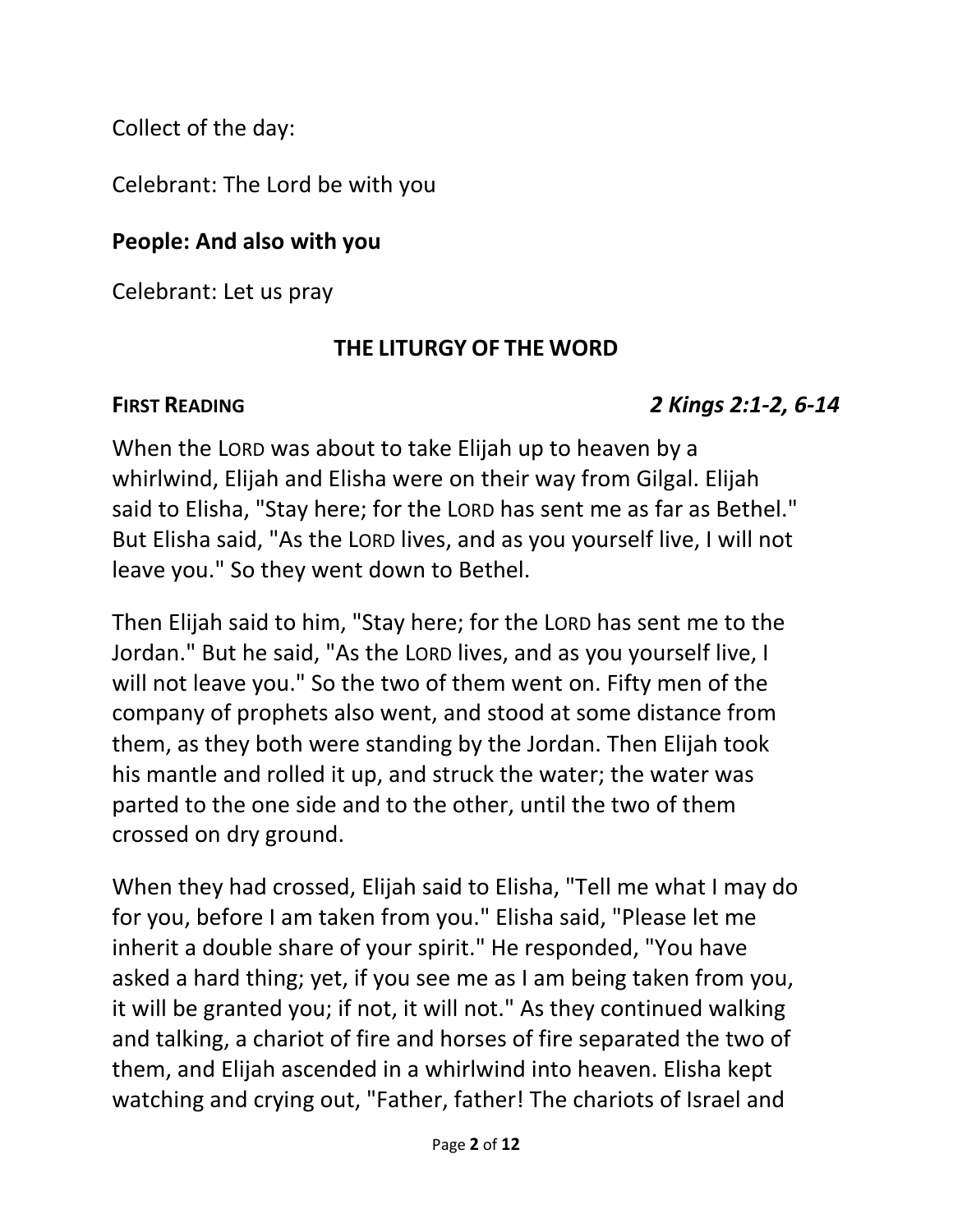its horsemen!" But when he could no longer see him, he grasped his own clothes and tore them in two pieces.

He picked up the mantle of Elijah that had fallen from him, and went back and stood on the bank of the Jordan. He took the mantle of Elijah that had fallen from him, and struck the water, saying, "Where is the LORD, the God of Elijah?" When he had struck the water, the water was parted to the one side and to the other, and Elisha went over.

# *Reader* **THE WORD OF THE LORD** *People* **Thanks be to God.**

# **Psalm 77:1-2, 11-20** *Voce mea ad Dominum*

1 I will cry aloud to God; \*

I will cry aloud, and he will hear me.

- 2 In the day of my trouble I sought the Lord; \* my hands were stretched out by night and did not tire; I refused to be comforted.
- 11 I will remember the works of the LORD, \* and call to mind your wonders of old time.
- 12 I will meditate on all your acts \* and ponder your mighty deeds.
- 13 Your way, O God, is holy; \* who is so great a god as our God?
- 14 You are the God who works wonders \* and have declared your power among the peoples.
- 15 By your strength you have redeemed your people, \* the children of Jacob and Joseph.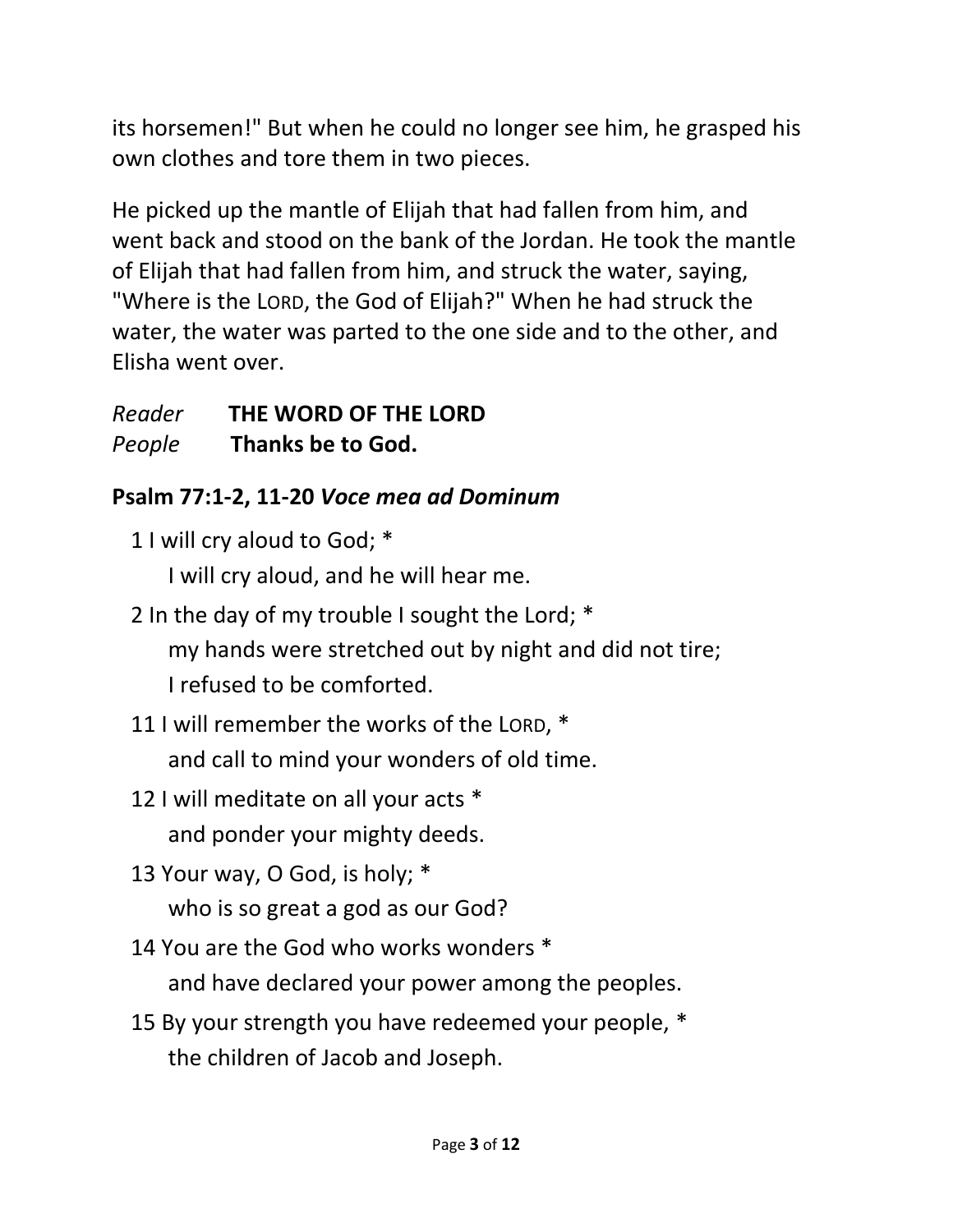- 16 The waters saw you, O God; the waters saw you and trembled; \* the very depths were shaken.
- 17 The clouds poured out water; the skies thundered; \* your arrows flashed to and fro;
- 18 The sound of your thunder was in the whirlwind; your lightnings lit up the world; \* the earth trembled and shook.
- 19 Your way was in the sea, and your paths in the great waters, \* yet your footsteps were not seen.
- 20 You led your people like a flock \* by the hand of Moses and Aaron.

### **SECOND READING** *Galatians 5:1,13-25*

For freedom Christ has set us free. Stand firm, therefore, and do not submit again to a yoke of slavery.

For you were called to freedom, brothers and sisters; only do not use your freedom as an opportunity for self-indulgence, but through love become slaves to one another. For the whole law is summed up in a single commandment, "You shall love your neighbor as yourself." If, however, you bite and devour one another, take care that you are not consumed by one another.

Live by the Spirit, I say, and do not gratify the desires of the flesh. For what the flesh desires is opposed to the Spirit, and what the Spirit desires is opposed to the flesh; for these are opposed to each other, to prevent you from doing what you want. But if you are led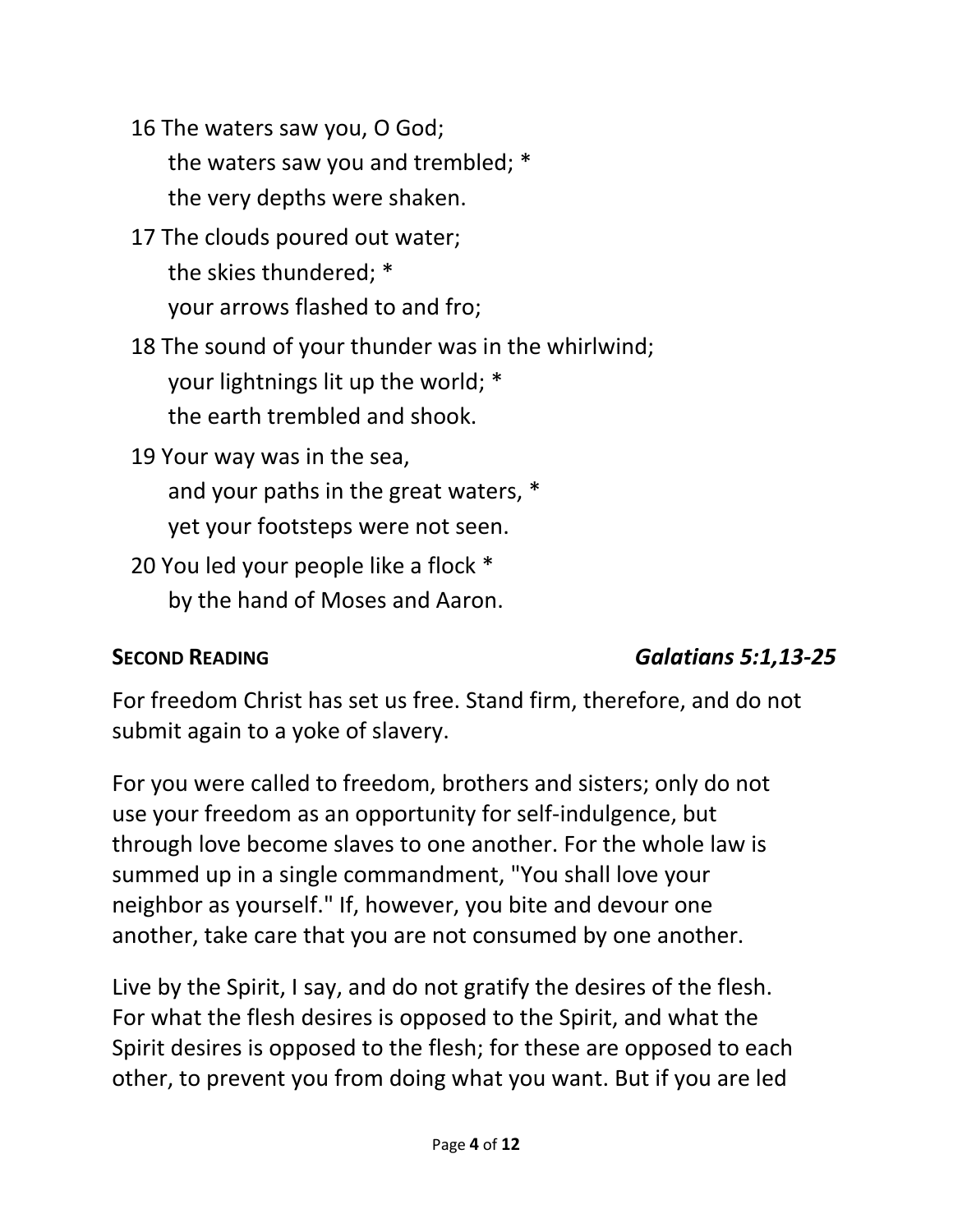by the Spirit, you are not subject to the law. Now the works of the flesh are obvious: fornication, impurity, licentiousness, idolatry, sorcery, enmities, strife, jealousy, anger, quarrels, dissensions, factions, envy, drunkenness, carousing, and things like these. I am warning you, as I warned you before: those who do such things will not inherit the kingdom of God.

By contrast, the fruit of the Spirit is love, joy, peace, patience, kindness, generosity, faithfulness, gentleness, and self-control. There is no law against such things. And those who belong to Christ Jesus have crucified the flesh with its passions and desires. If we live by the Spirit, let us also be guided by the Spirit.

# *Reader* **THE WORD OF THE LORD** *People* **Thanks be to God.**

**SEQUENCE:** 603 When Christ was lifted from the earth

### **THE HOLY GOSPEL** *Luke 9:51-62*

# *Celebrant* **The Holy Gospel of our Lord Jesus Christ according to Luke.**

# *People* **Glory to you, Lord Christ.**

When the days drew near for Jesus to be taken up, he set his face to go to Jerusalem. And he sent messengers ahead of him. On their way they entered a village of the Samaritans to make ready for him; but they did not receive him, because his face was set toward Jerusalem. When his disciples James and John saw it, they said, "Lord, do you want us to command fire to come down from heaven and consume them?" But he turned and rebuked them. Then they went on to another village.

As they were going along the road, someone said to him, "I will follow you wherever you go." And Jesus said to him, "Foxes have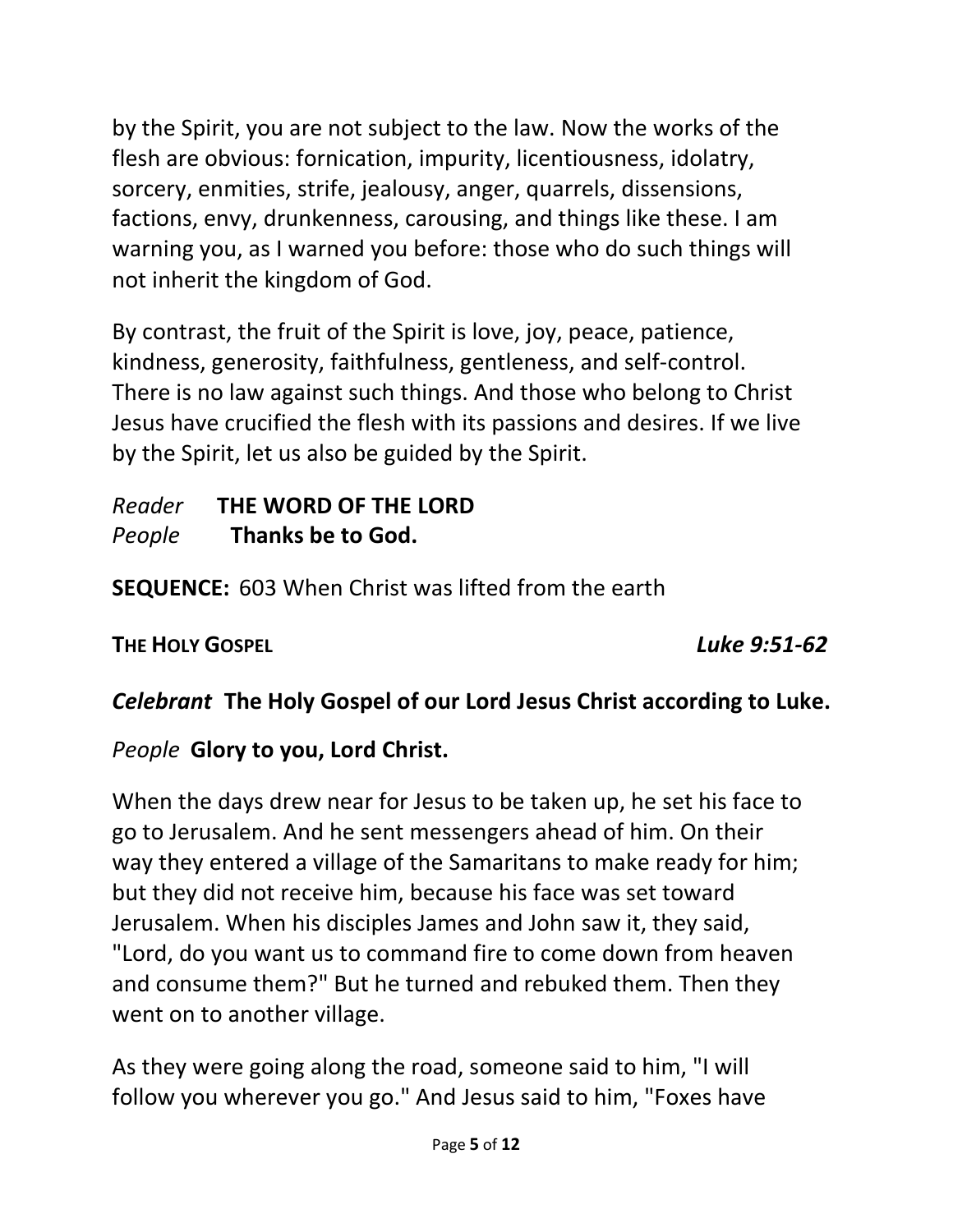holes, and birds of the air have nests; but the Son of Man has nowhere to lay his head." To another he said, "Follow me." But he said, "Lord, first let me go and bury my father." But Jesus said to him, "Let the dead bury their own dead; but as for you, go and proclaim the kingdom of God." Another said, "I will follow you, Lord; but let me first say farewell to those at my home." Jesus said to him, "No one who puts a hand to the plow and looks back is fit for the kingdom of God."

*Celebrant* The Gospel of the Lord. *People* **Praise to you, Lord Christ.**

**SERMON:**

#### **THE NICENE CREED P 358 BCP**

We believe in one God, the Father, the Almighty, maker of heaven and earth, of all that is, seen and unseen. We believe in one Lord, Jesus Christ, the only Son of God, eternally begotten of the Father, God from God, Light from Light, true God from true God, begotten, not made, of one Being with the Father. Through him all things were made. For us and for our salvation he came down from heaven: by the power of the Holy Spirit he became incarnate from the Virgin Mary, and was made man. For our sake he was crucified under Pontius Pilate; he suffered death and was buried. On the third day he rose again in accordance with the Scriptures; he ascended into heaven and is seated at the right hand of the Father. He will come again in glory to judge the living and the dead, and his kingdom will have no end.

We believe in the Holy Spirit, the Lord, the giver of life, who proceeds from the Father and the Son. With the Father and the Son he is worshiped and glorified. He has spoken through the Prophets. We believe in one holy catholic and apostolic Church. We acknowledge one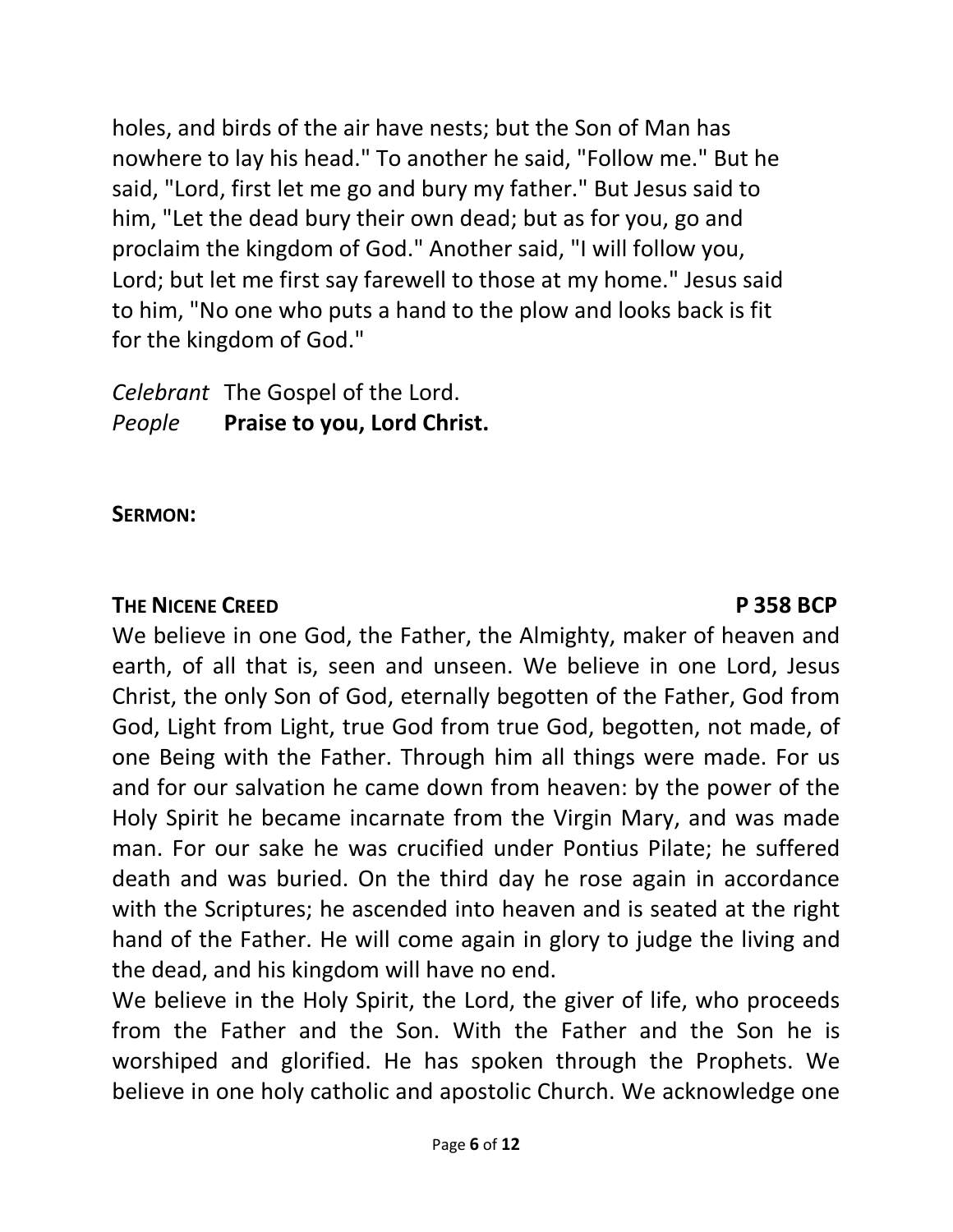baptism for the forgiveness of sins. We look for the resurrection of the dead, and the life of the world to come. Amen.

# **THE PRAYERS OF THE PEOPLE (FORM III)**

Father, we pray for your holy Catholic Church; *That we all may be one.*

Grant that every member of the Church may truly and humbly serve you;

*That your Name may be glorified by all people.*

We pray for all bishops, priests, and deacons; *That they may be faithful ministers of your Word and Sacraments.*

We pray for all who govern and hold authority in the nations of the world;

*That there may be justice and peace on the earth.*

Give us grace to do your will in all that we undertake; *That our works may find favor in your sight.*

Have compassion on those who suffer from any grief or trouble; *That they may be delivered from their distress.*

Give to the departed eternal rest: *Let light perpetual shine upon them.*

We praise you for your saints who have entered into joy;

*May we also come to share in your heavenly kingdom.*

**For our needs and those of others, For those who have entrusted** themselves to our prayers: Roger and Edith, Robert, Merritt, Nils,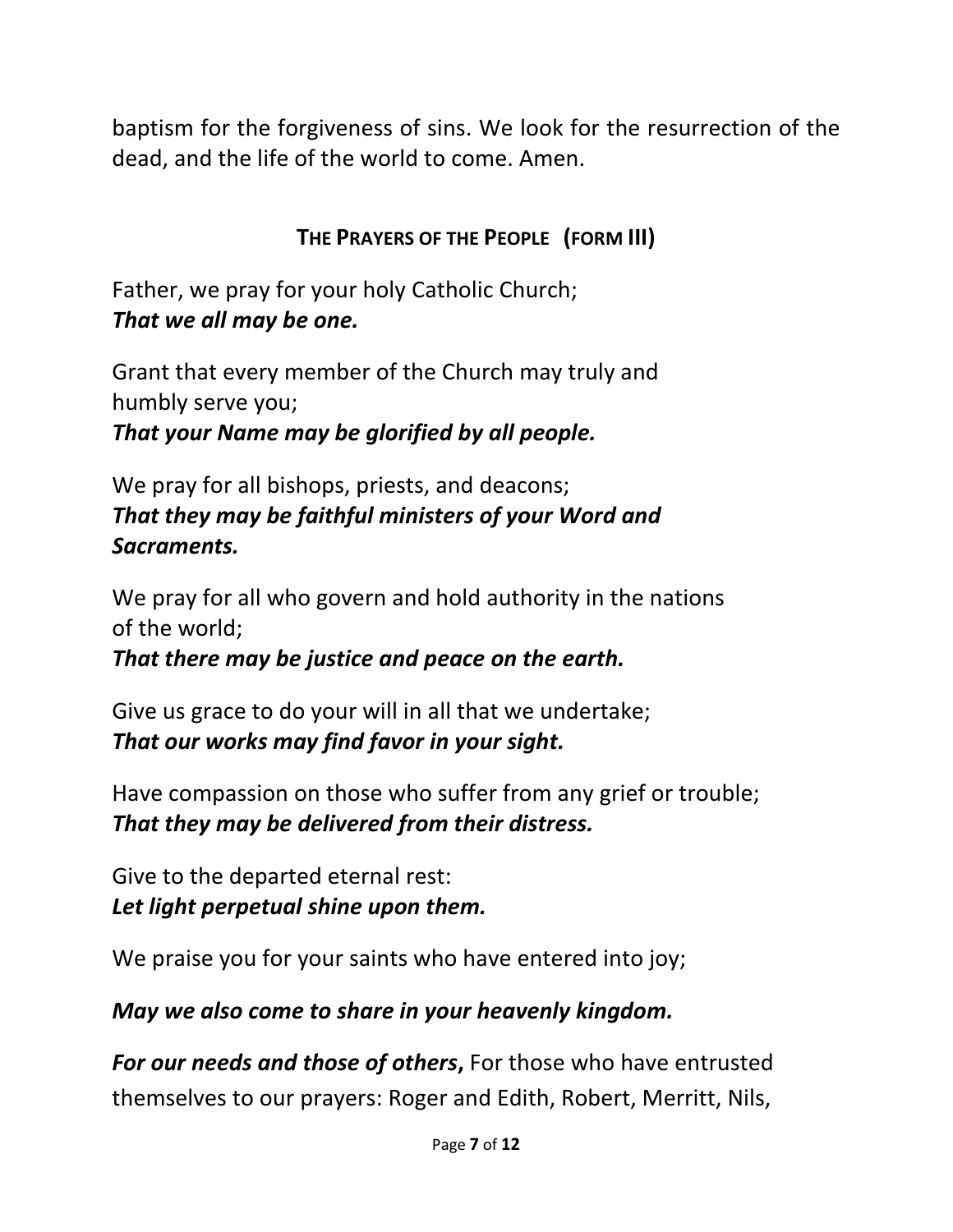Cheryl Bernard, Charlotte Orrantia, Walter, Leslie Weible, Bob Seaman, Ann, Tony Lopes

Priest Concludes:

The Priest begins: Let us confess our sins against God and our neighbor.

Most merciful God, we confess that we have sinned against you in thought, word, and deed, by what we have done, and by what we have left undone. We have not loved you with our whole heart; we have not loved our neighbors as ourselves. We are truly sorry and we humbly repent. For the sake of your Son Jesus Christ, have mercy on us and forgive us; that we may delight in your will, and walk in your ways, to the glory of your Name. Amen.

*The absolution:*

### **The Peace All Stand and exchange the Peace of Christ**

#### **Offertory Sentence**

**Offertory**: 655 O Jesus, I have promised

### **Rite II Eucharistic Prayer A P P** 361 BCP

*The people remain standing. The Celebrant, whether bishop or priest, faces them and sings or says*

Celebrant: The Lord be with you **People: And also with you** Celebrant: Lift up your hearts **People: We lift them up to the Lord** Celebrant: Let us give thanks unto the Lord our God **People: It is right to give God thanks and praise**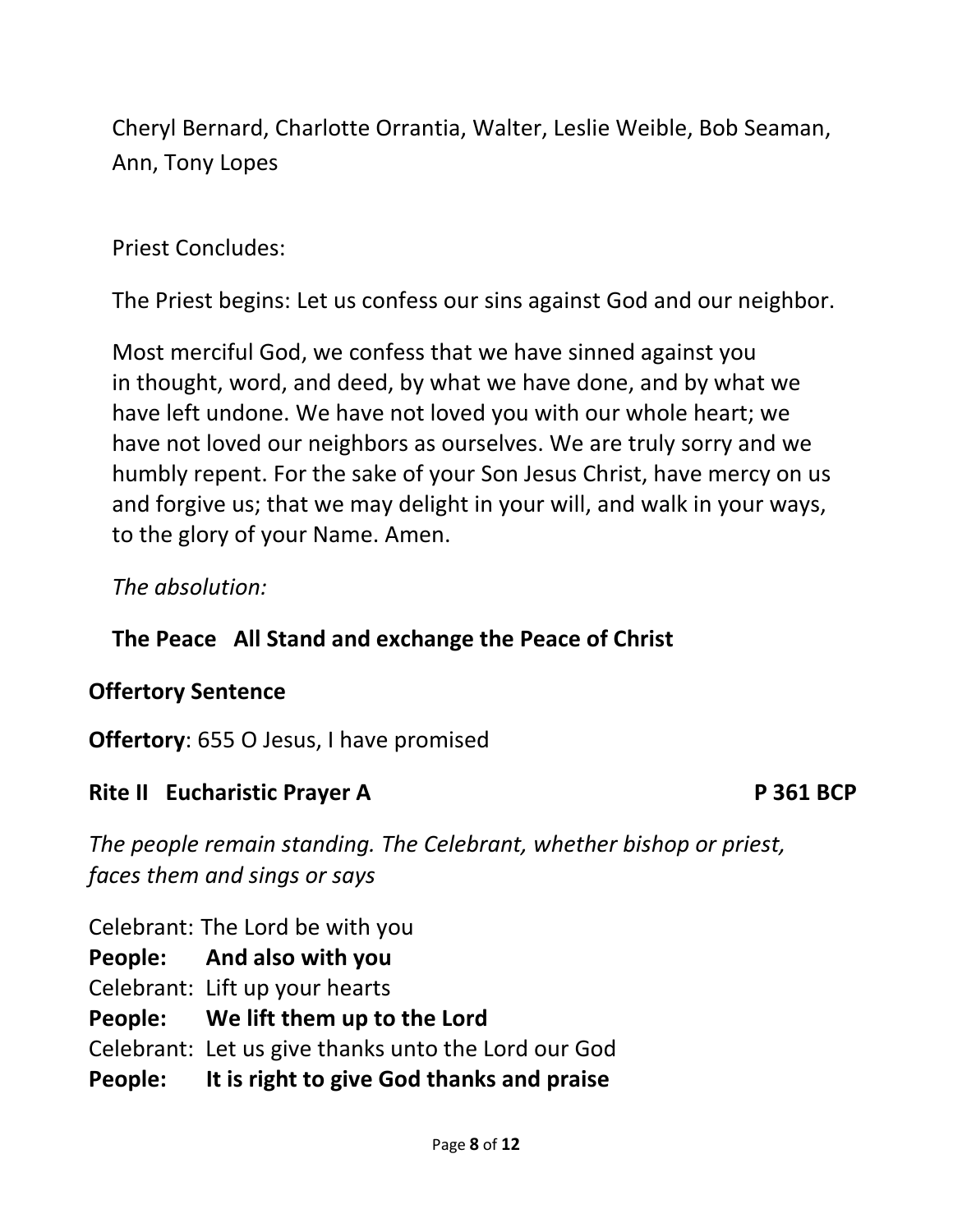#### **S-129 Sanctus**

#### **Prayer A continues** P **262 BCP**

#### **The Lord's Prayer**

**Fraction Verse** WLP 880 God's Pascal Lamb is sacrificed for us (vs 1)

God's Paschal Lamb is sacrificed for us; Therefore with joy we keep the Easter feast; forsaking sin, we share the bread of truth. Alleluia, Alleluia!

The Gifts of God for the People of God.

**Hymn:** 654 Day by day

**Post communion Prayer <b>P** 365 BCP

**Eternal God heavenly father…**

#### **Blessing and Dismissal**

**CELEBRANT: LET US GO FORTH IN THE NAME OF CHRIST.**

**People: Thanks be to God**

**RECESSIONAL:** 525 The Church's one foundation

**POSTLUDE:**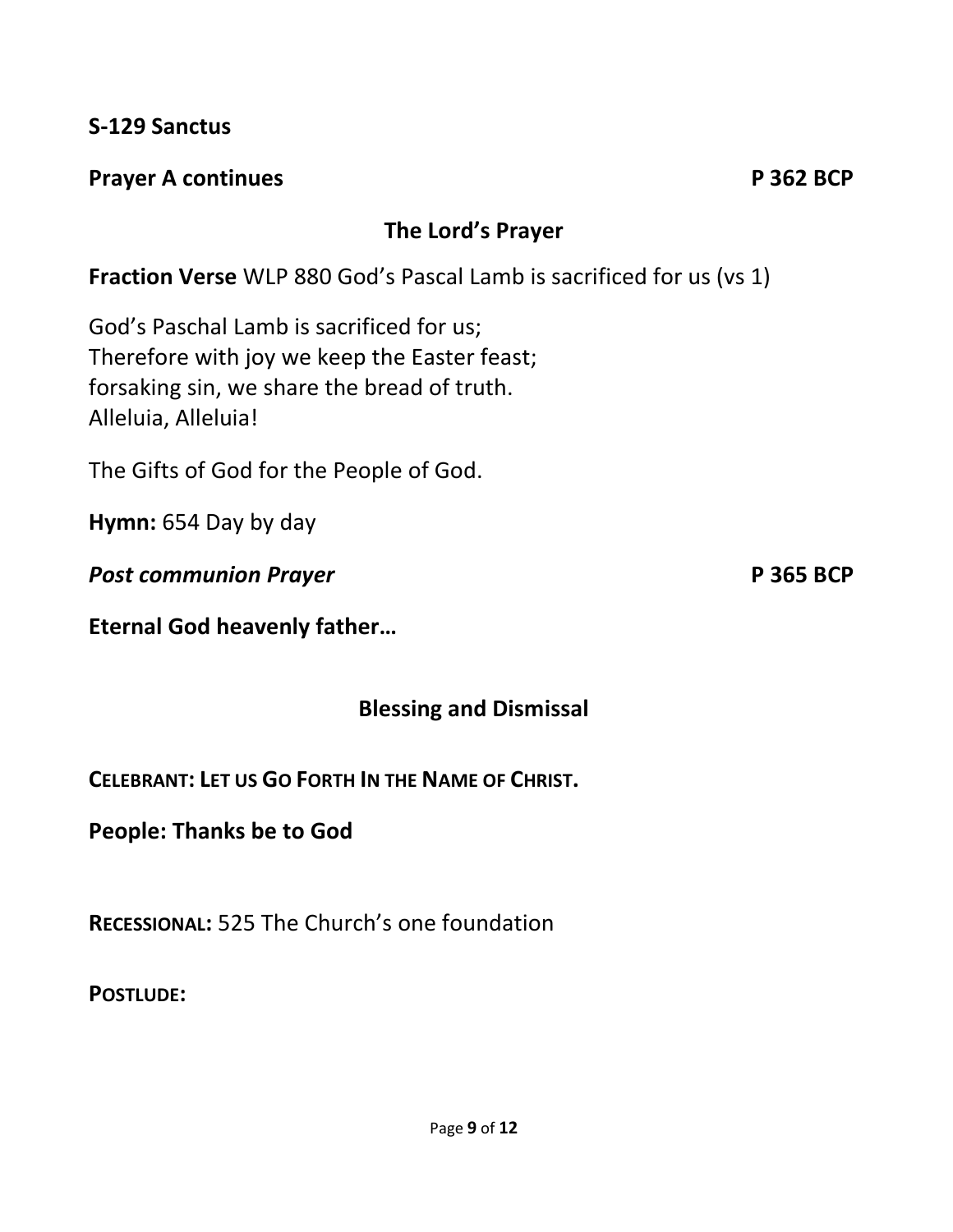## **June Birthdays:**

Terry Spraul (5), Tess Alexander (11), Ted Weill (21), Helen Oehrlein (25), Donald Kavanagh, Alexis Alexander (26), Rob Alexander (29).

# **Minister of the Service**

Reader: Helen Oehrlein Eucharistic Minister: Jean Henning

Today's Coffee Hour is hosted by .

Thank You.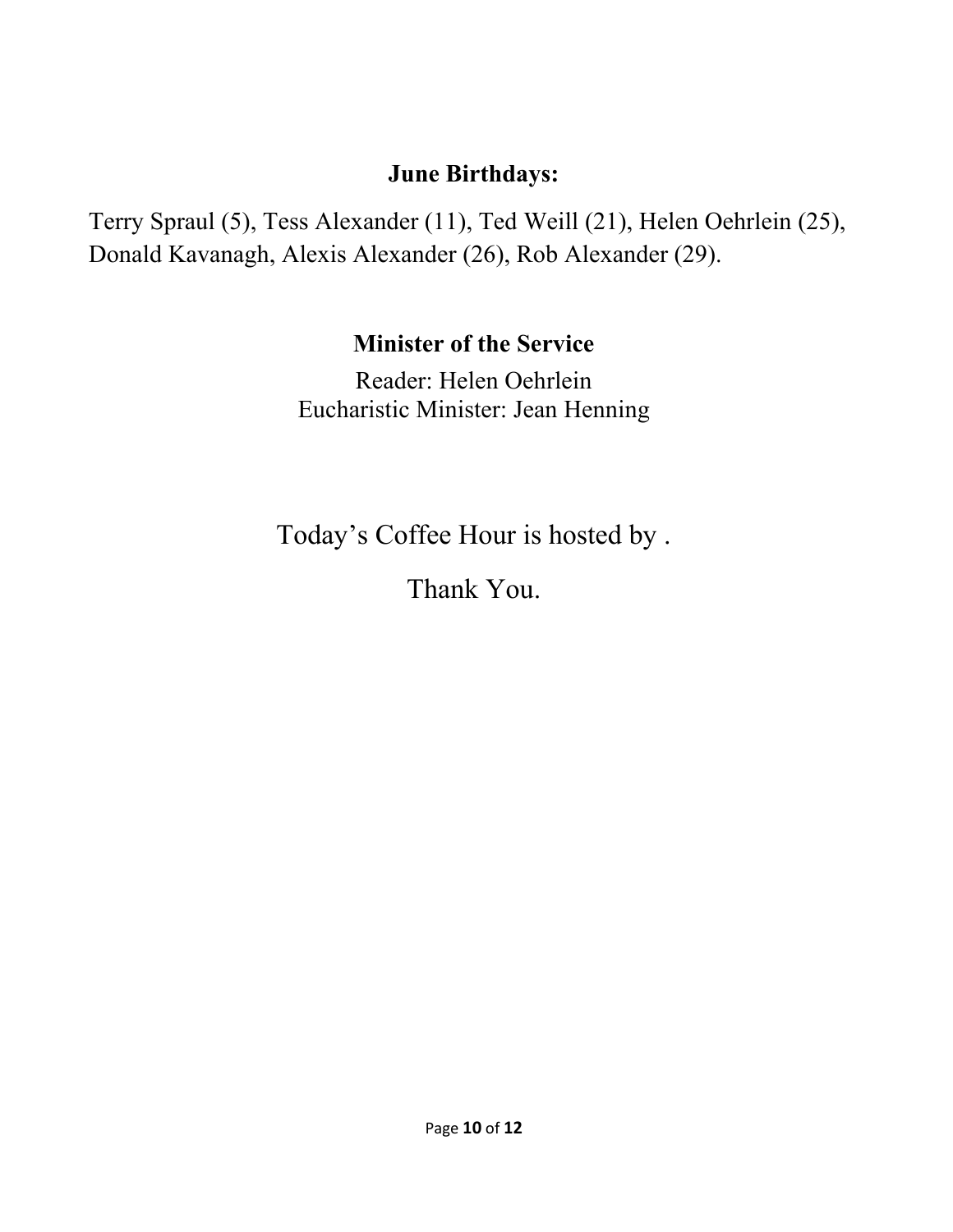# **NOTICES**

#### **Burning Books** will meet on **Tuesday, July 12 at 7:30 via Zoom**, discussing

#### *The Night Watchman* by Louise Erdrich

More details are available from [johnplatt@optonline.net](mailto:johnplatt@optonline.net)

---------------------------------------------------------------------------------------------------------

#### **Observers needed:**

"Best business practice dictates that we have individuals to observe while the Counters count the weekly giving. This protects the Counters from any mistakes or missing funds.

We know we are all honest but sometimes things go awry, and the two counter system alleviates all uncomfortable questions.

If you would like a way to contribute to the church in a high value, easy way being an observer may be right for you"

If interested contact Aleta Crawford  $\omega$  aleta.crawford  $\omega$  gmail.com

---------------------------------------------------------------------------------------------------------

**In the back of the church are slips of paper for those that give electronically. You may use these to put in the offering plate… cause nobody likes to "wave" the plate away**